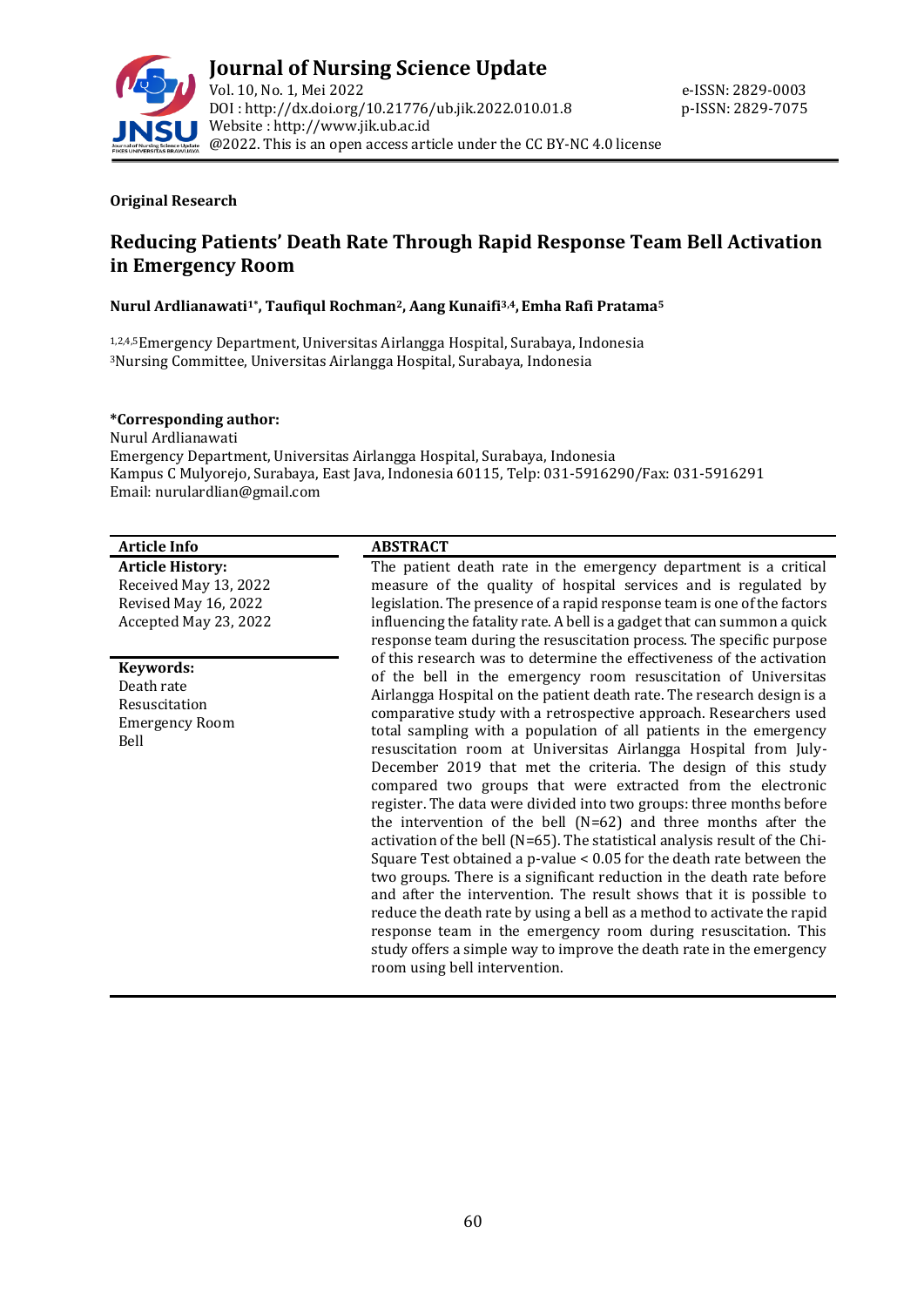

**Journal of Nursing Science Update** Vol. 10, No. 1, Mei 2022 e-ISSN: 2829-0003 DOI : [http://dx.doi.org/10.21776/ub.jik.2022.010.01.8](http://dx.doi.org/10.21776/ub.jik.2022.010.01) p-ISSN: 2829-7075 Website : http:/[/www.jik.ub.ac.id](http://www.jik.ub.ac.id/) @2022. This is an open access article under the CC BY-NC 4.0 license

## **Introduction**

The Emergency Room (ER) is a particular unit in a hospital designated for urgent medical attention problems. The patient mortality rate in the ER is one of the crucial indicators of the quality of hospital services. It is regulated in the law on Minimum Service Standards of ER (Kementerian Kesehatan Republik Indonesia, 2008). Choosing the emergency level of each patient admitted to the ER is essential because the number of patients flowing cannot be predicted over time (Di Somma *et al*., 2015; Zachariasse *et al*., 2019). Triage systems are used in the ER to control the flow of patients, maximize the service for the most needed patients and minimize the death rate despite the different kinds of triage systems (Zachariasse *et al*., 2019; Zhu, Liu, & Zhang, 2021).

There are many kinds of triage systems used worldwide. Universitas Airlangga Hospital uses the Canadian Triage Acuity Scale/ CTAS system to sort patients in the ER. The CTAS system divides patients into five categories. The categories are priority 1 (also called resuscitation patients), priority 2 (emergency patients), priority 3 (urgent patients), priority 4 (less urgent patients) and priority 5 (non-urgent patients) (Bullard *et al*., 2021). Each priority level has a different zone or spot in the ER (Ding, Park, Nagarajan, & Grafstein, 2019). Ideally, airway-breathingcirculation staff or a full team of resuscitation healthcare workers is established. Unfortunately, not all hospitals can provide enough staff because of the limited number of human resources.

In addition, the Indonesian Minimum Service Standards for the ER regulate the standard mortality rate for ER patients less than 24 hours, a maximum of 0.2% (Kementerian Kesehatan Republik Indonesia, 2008). The data found by the ER quality division team at Universitas Airlangga Hospital showed that in the third trimester of 2019, the mortality rate of ER patients did not meet the national standard, or it only scored 0.22%. The research shows that the main factors affecting patient mortality in the ER, besides human resources, are the method and

the materials in a hospital (Limantara, Herjunianto, & Roosalina, 2013).

The resuscitation room is a particular zone in the hospital emergency room that handles life-threatening problems/ priority patients, such as a crisis of airway, breathing, and circulation condition (Kementerian Kesehatan Republik Indonesia, 2018). The resuscitation process requires rapid activation of the ER team response time to reduce patient mortality and improve the outcomes, especially in cardiac arrest patients (Herod, Frost, Parr, Hillman, & Aneman, 2014; Setiarini, Kriswidyatomo, & Sari, 2019; Silva, Saraiva, Cardoso, & Aragão, 2016). Implementing the rapid response team that comes on-site to answer calls for help from other staff can significantly reduce failed resuscitation events (Hall, Lim, & Gale, 2020). Appropriate hospital methods and materials are needed to support the resuscitation process, so we need a system that can activate rapid emergency response when a priority patient enters the ER despite the limited number of human resources.

Activating the rapid response system in hospitals that combines the Early Warning System and the cooperation of a competent, fast response team to carry out treatment/ resuscitation of patients immediately can reduce hospital mortality rates by 6% (Chen *et al*., 2014). Nurses are generally the leaders in hospitals' initialing rapid response teams (Al-Omari, Mutair, & Aljamaan, 2019; Lyons, Edelson, & Churpek, 2018). Activating a quick response through appropriate communication methods is crucial and can be done effectively by utilizing existing technology. Currently, there are several communication tools used in hospitals to inform patient emergencies, such as walkie-talkies, pagers, wireless communication devices that can sound if there is a call for help between teams, etc. (Welch, Cheung, Apker, & Patterson, 2013). Unfortunately, most of the use of electronic devices in various emergency room hospitals requires high costs.

The emergency Room in Universitas Airlangga Hospital consists of 3 main designated rooms: Triage zone, priority levels 5 and 4 in one room; Priority levels 3 and 2 in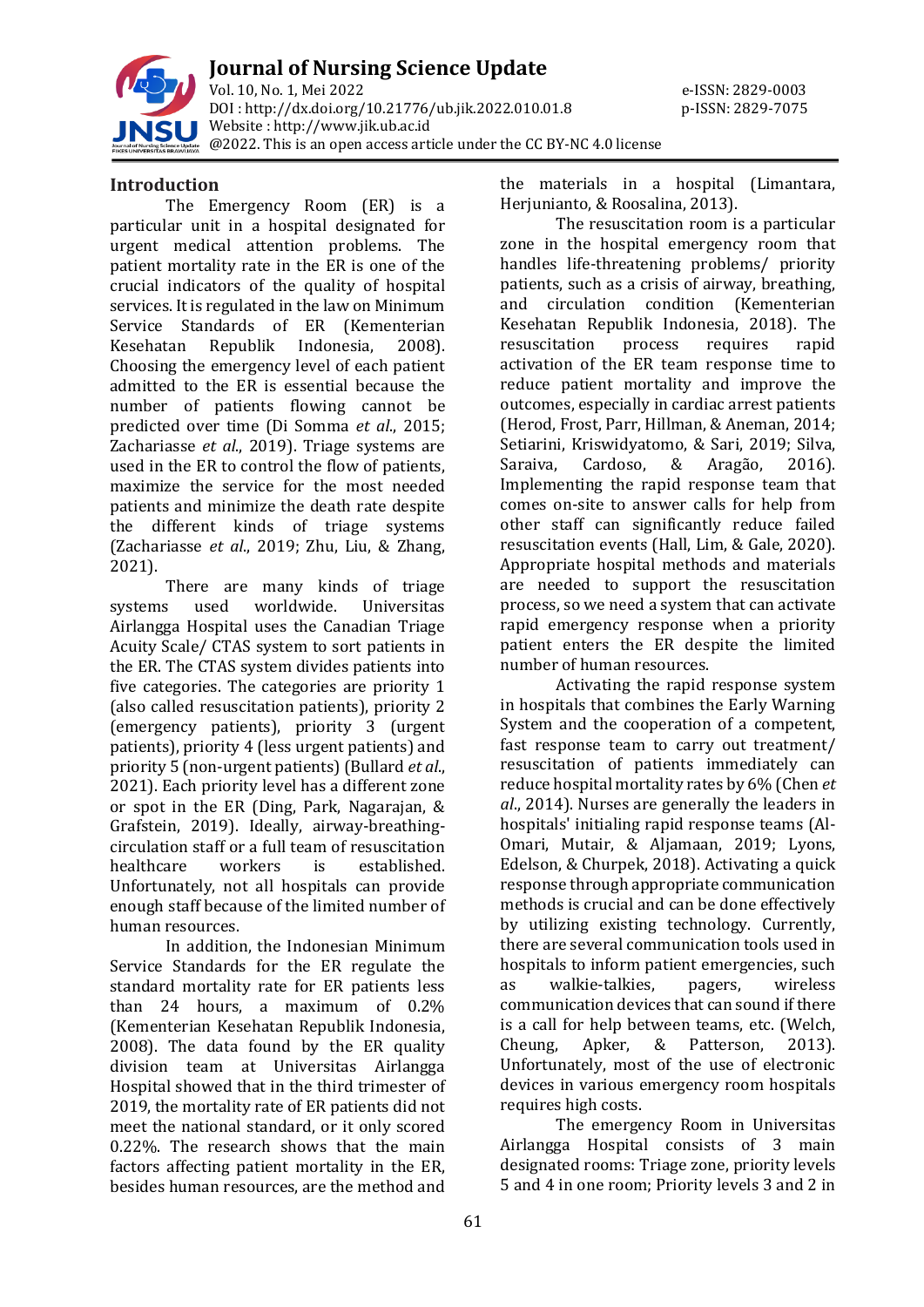

one room; and Priority level 1 in a particular room with an emergency trolley.

The distance between rooms is wide enough and separated by doors, so calling the resuscitation team requires a telephone. Regrettably, phone usage is often constrained due to slow response. One of the methods that can be used to increase the effectiveness of resuscitation services is the use of a bell as a communication tool in the ER. This study used a method of bell ringing to trigger the resuscitation team's arrival swiftly. While the triage nurse rings the bell indicating that there is a priority patient, all ER staff should be responding to the call. The bell used in this study is an electronic device used by ER staff to alarm a complete resuscitation team. The bell is chosen because it can reach three main rooms in the ER since the sound is loud. The convenience of using a bell as a communication tool is expected to reduce the death rate by increasing the response time.

The specific purpose of this research was to determine the effectiveness of the bell as an activator for the rapid response team in the resuscitation room. As ER is the entrance for patients in hospitals with high disease acuteness that requires special attention to minimize the mortality rate as low as possible, reducing the death number of ER patients means service improvement in the healthcare setting.

## **Method**

The research design is comparative research with a retrospective study approach. In this case, the team made a comparison between the two groups. T0 before the bell intervention and T1 denoted the group after the bell intervention. The study is designed to compare mortality in the two groups mentioned. The sampling method in this study was total sampling. The population used is all patients admitted to the emergency resuscitation room at Universitas Airlangga Hospital for six months, considering the midyear report of ER quality data team. The researchers also took patients' data collection from electronic medical records provided during the July-December 2019 period that met the criteria as the primary source of demographic data.

The inclusion criteria in this study were all priority one emergency patients at Airlangga University Hospital from July-December 2019. The exclusion criteria were patients who triage from a lower priority (priority 5, 4, 3, 2, to priority 1; patients who were DAMA (Discharge Against Medical Advice); incomplete patient data on the electronic register or incoherent data from quality team register; and patients with DOA (Death on Arrival) status. The exclusion data were entirely removed from sampling.

The data was collected by extracting the electronic registers to obtain large numbers of deaths. Subsequently, the researchers cross-checked it against the ER quality team's data. Further, the patients' death data is selected while excluding the patients that satisfy the exclusion criteria based on the electronic medical record. The patient records gathered were divided into two groups, as shown in Figure 1. The first group, named T0, is the patient data during the last three months prior to the intervention. These data are taken from July, August, and September 2019 periods. The second group, named T1, is the data during the three months since the intervention, or from October, November, and December 2019. Finally, both groups are compared statistically.



**Figure 1. The Flow of Data Collection**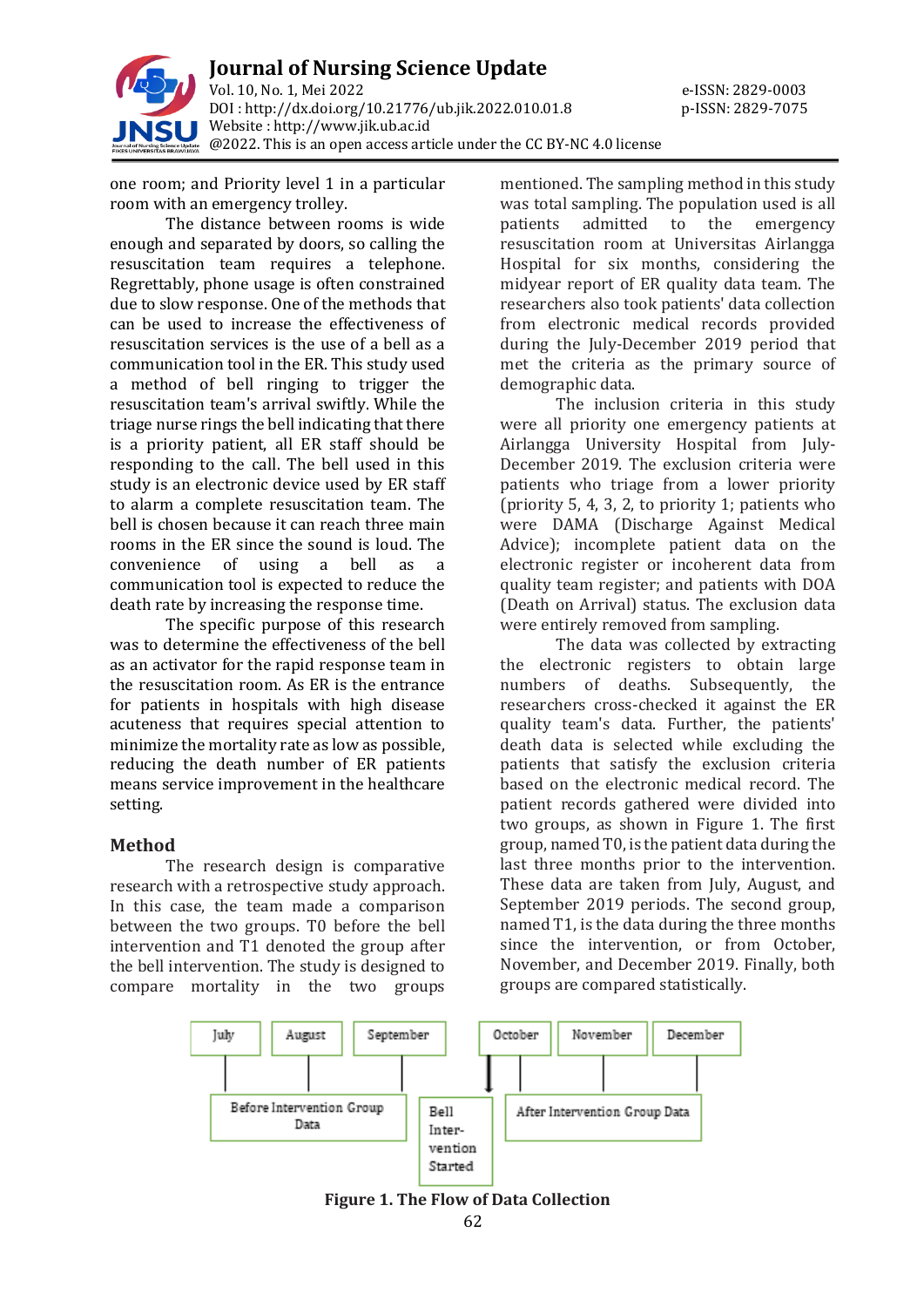

The data were processed using IBM SPSS version 22, with the process of editing, coding, entry, and cleaning data on the computer program. Demographic data were analyzed in univariate form, with numerical data presented in the form of numbers and percentages. Furthermore, to compare the two groups using the Chi Square Test analysis in the software.

## **Results and Discussion**

| <b>Table 1. Demographic Characteristics</b> |                 |                                      |      |       |  |  |  |
|---------------------------------------------|-----------------|--------------------------------------|------|-------|--|--|--|
|                                             | Characteristics | N                                    | $\%$ |       |  |  |  |
|                                             |                 | <b>Neonates</b>                      | 1    | 1.6%  |  |  |  |
|                                             | Age             | Pediatric (1 month -18<br>years old) | 3    | 4.8%  |  |  |  |
|                                             |                 | Adult (18-70 years old)              | 41   | 66.1% |  |  |  |
| Group T <sub>0</sub>                        |                 | Geriatric (>70 years<br>old)         | 17   | 27.4% |  |  |  |
|                                             |                 | Total                                | 62   | 100%  |  |  |  |
|                                             | Gender          | Female                               | 31   | 50%   |  |  |  |
|                                             |                 | Male                                 | 31   | 50%   |  |  |  |
|                                             |                 | Total                                | 62   | 100%  |  |  |  |
|                                             | Age             | <b>Neonates</b>                      | 1    | 1.5%  |  |  |  |
|                                             |                 | Pediatric (1 month-18<br>years old)  | 7    | 10.8% |  |  |  |
|                                             |                 | Adult (18-70 years old)              | 40   | 61.5% |  |  |  |
| Group T1                                    |                 | Geriatric (>70 years<br>old)         | 17   | 26.2% |  |  |  |
|                                             |                 | Total                                | 65   | 100%  |  |  |  |
|                                             | Gender          | Female                               | 26   | 40%   |  |  |  |
|                                             |                 | Male                                 | 39   | 60%   |  |  |  |
|                                             |                 | Total                                | 65   | 100%  |  |  |  |

## **Table 2. The Death Rate of Two Groups**

| Group                |                         | N  | $\%$   | p-value |
|----------------------|-------------------------|----|--------|---------|
| Group T <sub>0</sub> | Number of Survive       | 44 | 70.97% |         |
|                      | Number of Death         | 18 | 29.03% |         |
|                      | Sum of Level 1 Patients | 62 | 100%   | 0.037   |
| Group T1             | Number of Survive       | 56 | 86.15% |         |
|                      | Number of Death         |    | 13.85% |         |
|                      | Sum of Level 1 Patients | 65 | 100%   |         |

The demographic characteristics of the resuscitation room patients are shown in Table 1. The characteristics include the age and gender of both groups. The table represents the number of highest patients aged 18-70 years (66.1%) and the fewest in the neonate patients (1.6%) in the T0 group. In the T1 group, most patients are adults aged 18-70 years (61.5%), and the fewest patients are neonates (1.5%).

Meanwhile, based on gender in the T0 group, there were 31 (50%) men and women, respectively. Then in the T1 group, the number

of male sexes was 26 (40%) and 39 (60%). As we used total sampling as a research method, there is no homogeneity test. Table 2 compares the number of patients and the number of deaths before and after the intervention. The number of patients in the resuscitation room before the intervention group was 62, with a death rate of 29.03%. At the same time, the number of patients when the intervention was started was T1=65, with a death rate of 13.85%.

The death rate was improved from 29.03% (N=18) prior to the intervention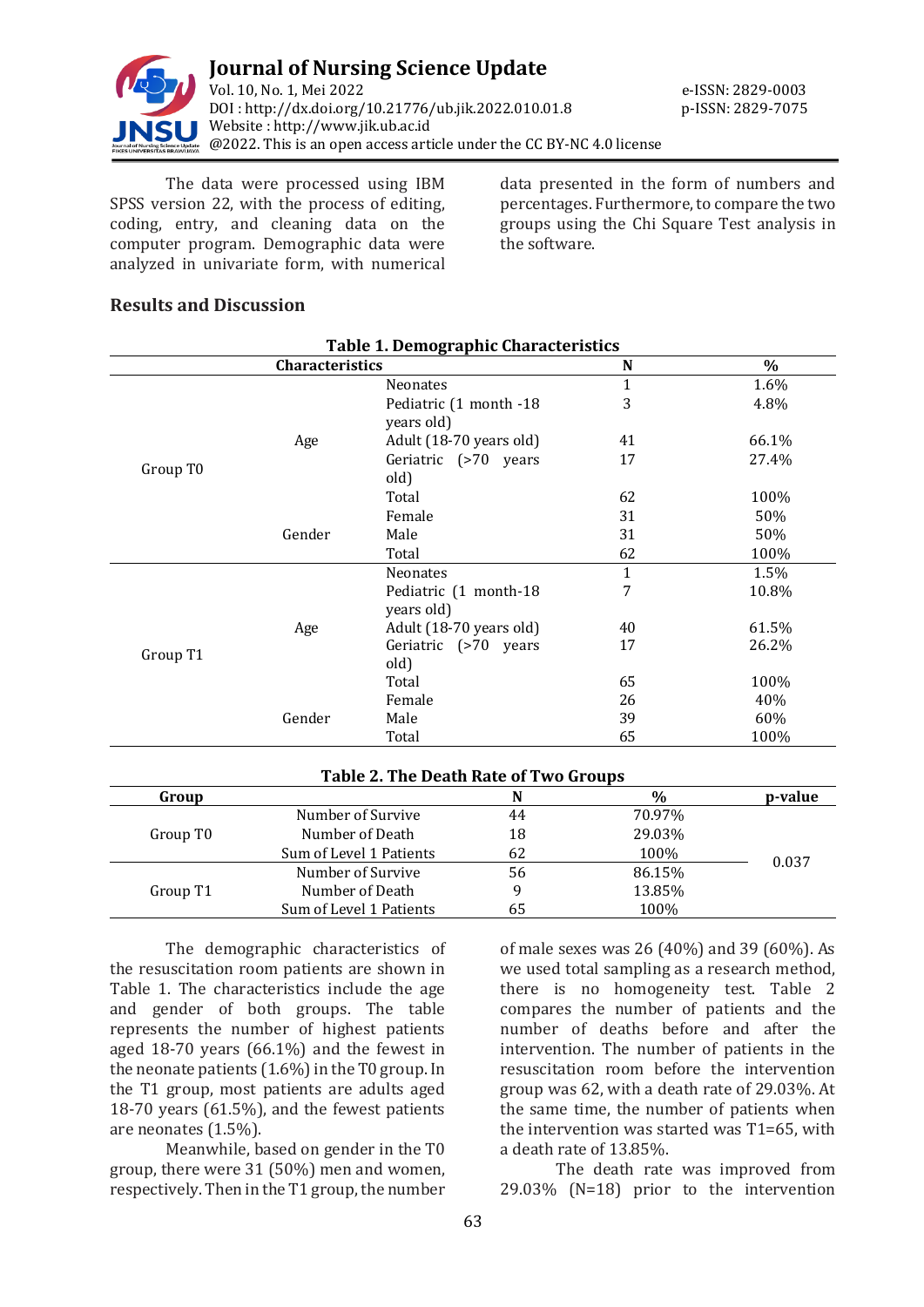

group to 13.85% (N=9). The Chi-Square test results showed that the death rate in the postintervention group was significantly lower than in the pre-intervention group (p-value  $=$ 0.037). This study indicates that it is possible to reduce the death rate by using a bell as a method to activate the rapid response team in the emergency room, especially during resuscitation or in priority one patients.

The death rate decreased statistically within three months of bell intervention started. The healthcare workers placed in different zones in the ER can answer bell initiation by triage nurses immediately while it rings. All ER teams understand to prioritize the patients in priority 1 room while the bell starts, even if they also manage another patient in their zone. The ER team also can manage the role of airway or breathing or circulation handler based on team composition without a significant problem while they come to the resuscitation room. All ER staff have basic life support skills/ BLS or Advanced Life Support/ ALS skills. These certifications may affect the quality of the resuscitation process (Lockey, Lin, & Cheng, 2018; Müller *et al*., 2014).

The success rate of resuscitation of patients proves that a complete team is crucial in managing the emergency condition (Hall *et al*., 2020; Sun *et al*., 2018; Yarmohammadian, Rezaei, Haghshenas, & Tavakoli, 2017). As mentioned in this study, the lack of human resources can be overcome by using proper methods. Activating the bell by ringing it after doing an initial assessment or during triaging priority one patient contributes to accelerating the proper treatment and improves the survival rates and prognosis of the patients.

Implementation of the rapid response team on-site to respond to the call for help of other officers was able to significantly reduce the incidence of failure of resuscitation (Chen *et al*., 2014; Hall *et al*., 2020). Utilizing a bell in this study helps the response team immediately come to the resuscitation room. The study results are consistent with other previous studies that the increase in response to the handling of emergencies can improve patient outcomes, including death rate

(Boniatti *et al*., 2014; Herod *et al*., 2014). Although, in another study, it does not significantly improve the mortality rate, activating the emergency response team decreases other severe events in patients' health status (Kawaguchi *et al*., 2015).

Qualitative research about rapid response team communication also suggests cognitive aid tools to enhance teamwork during resuscitation (Calder *et al*., 2017). Implementing a bell intervention such as the bell ring used in this study can be utilized as a cognitive aid that significantly reduces the mortality rate in resuscitation patients through rapid response team activation. This bell method helps ER staff to complete the resuscitation tasks. Thus, the bell in this study is considered an eligible cognitive aid because its function met the format criteria in the prior study (Marshall, 2013). However, these findings should be cautiously interpreted because it has several limitations.

Some studies represent that the mortality rate in the ER is affected by several factors. Factors that come from patients include previous health conditions or patients' health status while coming to the ER (Limantara *et al*., 2013). In this study, the researchers did not measure the underlying condition of each patient. Researchers only looked at the triage level while in ER. However, the researchers found that age characteristic does not affect the outcomes of resuscitation patients. Response time is still the primary influence in the resuscitation process (Setiarini *et al*., 2019).

If it was the case, it is also needed to measure the response time of the resuscitation team that is coming while bell activation is implemented. It is also required to evaluate the number of the resuscitation team during the treatment process based on the role of the healthcare profession. Nevertheless, regarding the bell as the tool used in this study, it is pretty easy to operate for all ER staff and contributes to improving the mortality rate. The bell is also cheaper than many tools used nowadays to build effective communication in the team, such as the tools cited in previous research (Welch *et al*., 2013). So there is no harm in continuing intervention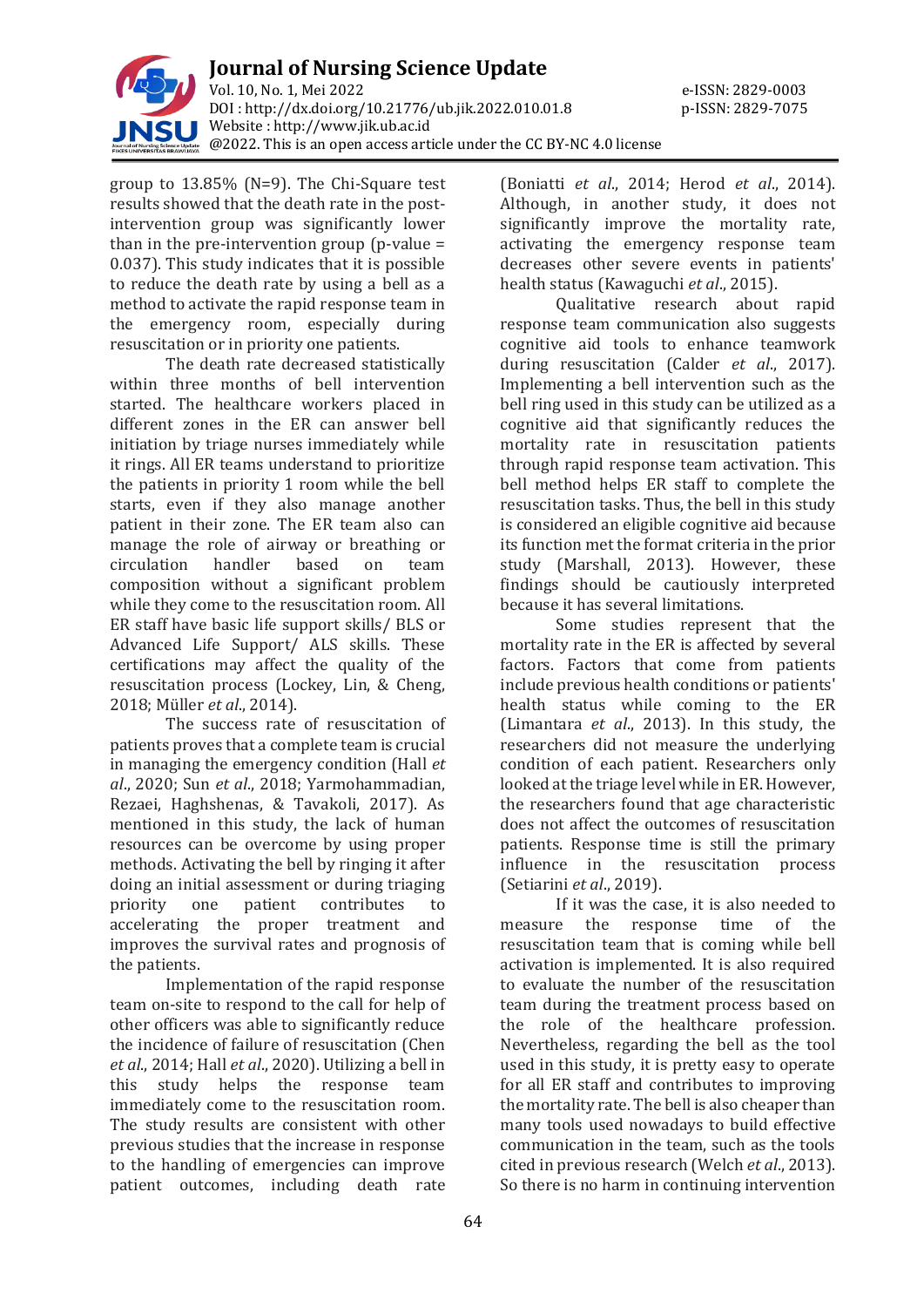

while doing periodic evaluations on more terms in a year.

# **Conclusion**

The result of the study obtained that there is a significant reduction of death rate before and after using the bell as an intervention method. The complete resuscitation team in the priority 1 patients' room may affect the success of the treatment provided. The utilization of ringing the bell can be an alternative solution to be developed in the ER setting to call a resuscitation team in order to minimize mortality rate through rapid response team approach. However, it is needed to continue periodic evaluation on the intervention.

# **Limitations of the study**

This research involved a small number of sample sizes. The researchers faced difficulty in comparing the data after the bell intervention started because triage criteria were different during the COVID-19 pandemic. There are also no special characteristics of resuscitation room patients based on Airway, Breathing, or Circulation (A, B, C) emergency level. Different levels on A, B, C, could have affected the results. We also don't classify patients based on medical diagnosis or other clinical conditions beside the triage tag. Therefore, specific emergency characteristics or classifications may establish different results. Further study is needed to investigate this condition.

# **Acknowledgement**

The authors gratefully acknowledge all of the Emergency Department Staff in this research, the quality data team, and the nursing committee for assisting the researchers on gathering the data for the study. Special thanks to the late Professor Doctor Kusnanto for the support on the scientific project during his role as nursing manager.

# **Conflict of Interest**

The authors state there is no conflict of interest in this work.

## **References**

- Al-Omari, A., Al Mutair, A., & Aljamaan, F. (2019). Outcomes of rapid response team implementation in tertiary private hospitals: a prospective cohort study. *International journal of emergency medicine*, 12(1), 31. https://doi.org/10.1186/s12245-019- 0248-5.
- Boniatti, M. M., Azzolini, N., Viana, M. V., Ribeiro, B. S., Coelho, R. S., Castilho, R. K., Guimarães, M. R., Zorzi, L., Schulz, L. F., & Filho, E. M. (2014). Delayed medical emergency team calls and associated outcomes. Critical care medicine, 42(1), 26–30.

https://doi.org/10.1097/CCM.0b013e3 1829e53b9.

- Bullard, M. J., Musgrave, E., Warren, D., Unger, B., Skeldon, T., Grierson, R., van der Linde, E., & Swain, J. (2017). Revisions to the Canadian Emergency Department Triage and Acuity Scale (CTAS) Guidelines 2016. *CJEM*, 19(S2), S18–S27. https://doi.org/10.1017/cem.2017.365.
- Calder, L. A., Mastoras, G., Rahimpour, M., Sohmer, B., Weitzman, B., Cwinn, A. A., Hobin, T., & Parush, A. (2017). Team communication patterns in emergency resuscitation: A mixed methods qualitative analysis. *International Journal of Emergency Medicine*, 10(1), 24. https://doi.org/10.1186/s12245-017- 0149-4.
- Chen, J., Ou, L., Hillman, K., Flabouris, A., Bellomo, R., Hollis, S. J., & Assareh, H. (2014). The impact of implementing a rapid response system: A comparison of cardiopulmonary arrests and mortality among four teaching hospitals in Australia. *Resuscitation*, *85*(9), 1275– 1281. https://doi.org/10.1016/j.resuscitation.

2014.06.003.

Di Somma, S., Paladino, L., Vaughan, L., Lalle, I., Magrini, L., & Magnanti, M. (2015). Overcrowding in emergency department: an international issue. *Internal and Emergency Medicine*, *10*(2), 171–175. https://doi.org/10.1007/s11739-014- 1154-8.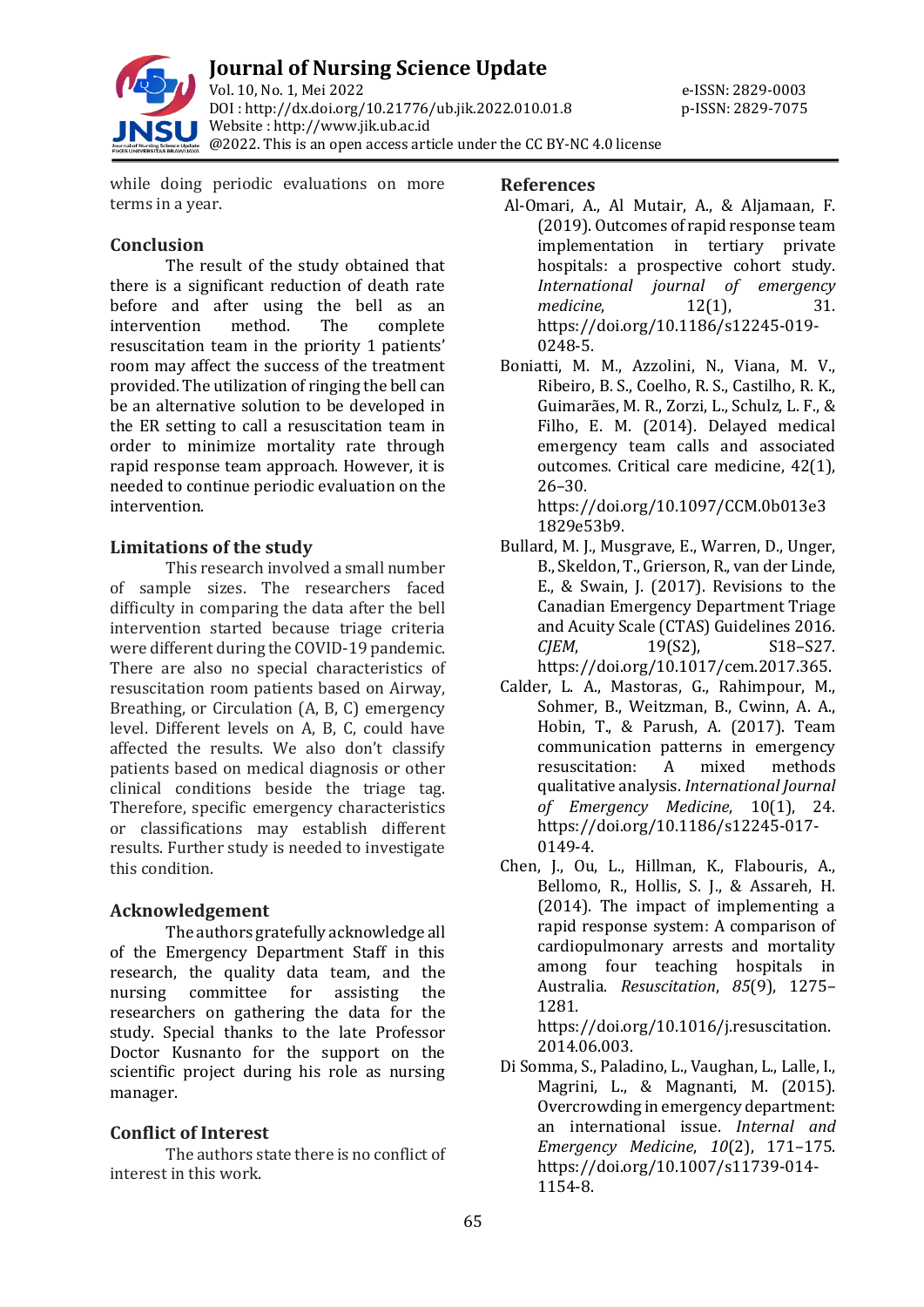

- Ding, Y., Park, E., Nagarajan, M., & Grafstein, E. (2019). Patient prioritization in emergency department triage systems: An empirical study of the Canadian Triage and Acuity Scale (CTAS). *Manufacturing and Service Operations Management*, *21*(4), 723–741. https://doi.org/10.1287/msom.2018.07 19.
- Hall, K. K., Lim, A., & Gale, B. (2020). The Use of Rapid Response Teams to Reduce Failure to Rescue Events: A Systematic Review. *Journal of Patient Safety*, *16*(3S Suppl 1),  $3 - 7$ .

https://doi.org/10.1097/PTS.00000000 00000748.

Herod, R., Frost, S. A., Parr, M., Hillman, K., & Aneman, A. (2014). Long term trends in medical emergency team activations and outcomes. *Resuscitation*, *85*(8), 1083– 1087.

https://doi.org/10.1016/j.resuscitation. 2014.04.010.

- Kawaguchi, R., Nakada, T., Oshima, T., Abe, R., Matsumura, Y., & Oda, S. (2015). Reduction of unexpected serious adverse events after introducing medical emergency team. *Acute Medicine & Surgery*, *2*(4), 244–249. https://doi.org/10.1002/ams2.101.
- Kementerian Sekretariat Negara Republik Indonesia. (2018). *PP No. 24 Tahun 2018 tentang Pelayanan Perizinan Berusaha Terintegrasi Secara Elektronik*. https://peraturan.bpk.go.id/Home/Deta ils/82994/pp-no-24-tahun-2018.
- Limantara, R., Herjunianto, & Roosalina, A. (2013). Faktor-faktor yang Mempengaruhi Tingginya Angka Kematian di IGD Rumah Sakit. *Jurnal Kedokteran Brawijaya*, *28*(2), 200–205. https://doi.org/10.21776/ub.jkb.2015.0 28.02.15.
- Lockey, A., Lin, Y., & Cheng, A. (2018). Impact of adult advanced cardiac life support course participation on patient outcomes—A systematic review and meta-analysis. *Resuscitation*, *129*(May), 48–54.

https://doi.org/10.1016/j.resuscitation. 2018.05.034.

- Lyons, P. G., Edelson, D. P., & Churpek, M. M. (2018). Rapid response systems. *Resuscitation*, *128*, 191–197. https://doi.org/10.1016/j.resuscitation. 2018.05.013.
- Marshall, S. (2013). The use of cognitive aids during emergencies in anesthesia: A review of the literature. *Anesthesia and Analgesia*, *117*(5), 1162–1171. https://doi.org/10.1213/ANE.0b013e31 829c397b.
- Müller, M. P., Richter, T., Papkalla, N., Poenicke, C., Herkner, C., Osmers, A., … Heller, A. R. (2014). Effects of a mandatory basic life support training programme on the noflow fraction during in-hospital cardiac resuscitation: An observational study. *Resuscitation*, *85*(7), 874–878. https://doi.org/10.1016/j.resuscitation. 2014.03.046.
- Setiarini, D., Kriswidyatomo, P., & Sari, G. M. (2019). Correlation between Patient ' s Age and Advanced Response Time with Outcome of Cardio Pulmonary Resuscitation in Cardiac Arrest Patient, (02).
- Silva, R., Saraiva, M., Cardoso, T., & Aragão, I. C. (2016). Medical Emergency Team: How do we play when we stay? Characterization of MET actions at the scene. *Scandinavian Journal of Trauma, Resuscitation and Emergency Medicine*, *24*(1), 1–6. https://doi.org/10.1186/s13049-016- 0222-7.
- Sun, J. T., Chiang, W. C., Hsieh, M. J., Huang, E. P. C., Yang, W. S., Chien, Y. C., … Chen, L. W. (2018). The effect of the number and level of emergency medical technicians on patient outcomes following out of hospital cardiac arrest in Taipei. *Resuscitation*, *122*(155), 48–53. https://doi.org/10.1016/j.resuscitation. 2017.11.048.
- Vinet, L., & Zhedanov, A. (2010). A "missing" family of classical orthogonal polynomials. *Nomor Tambahan Lembaran Negara Nomor 4355 Nomor Tambahan Lembaran Negara Nomor 4400*, *1*(5), 1–55. https://doi.org/10.1088/1751-